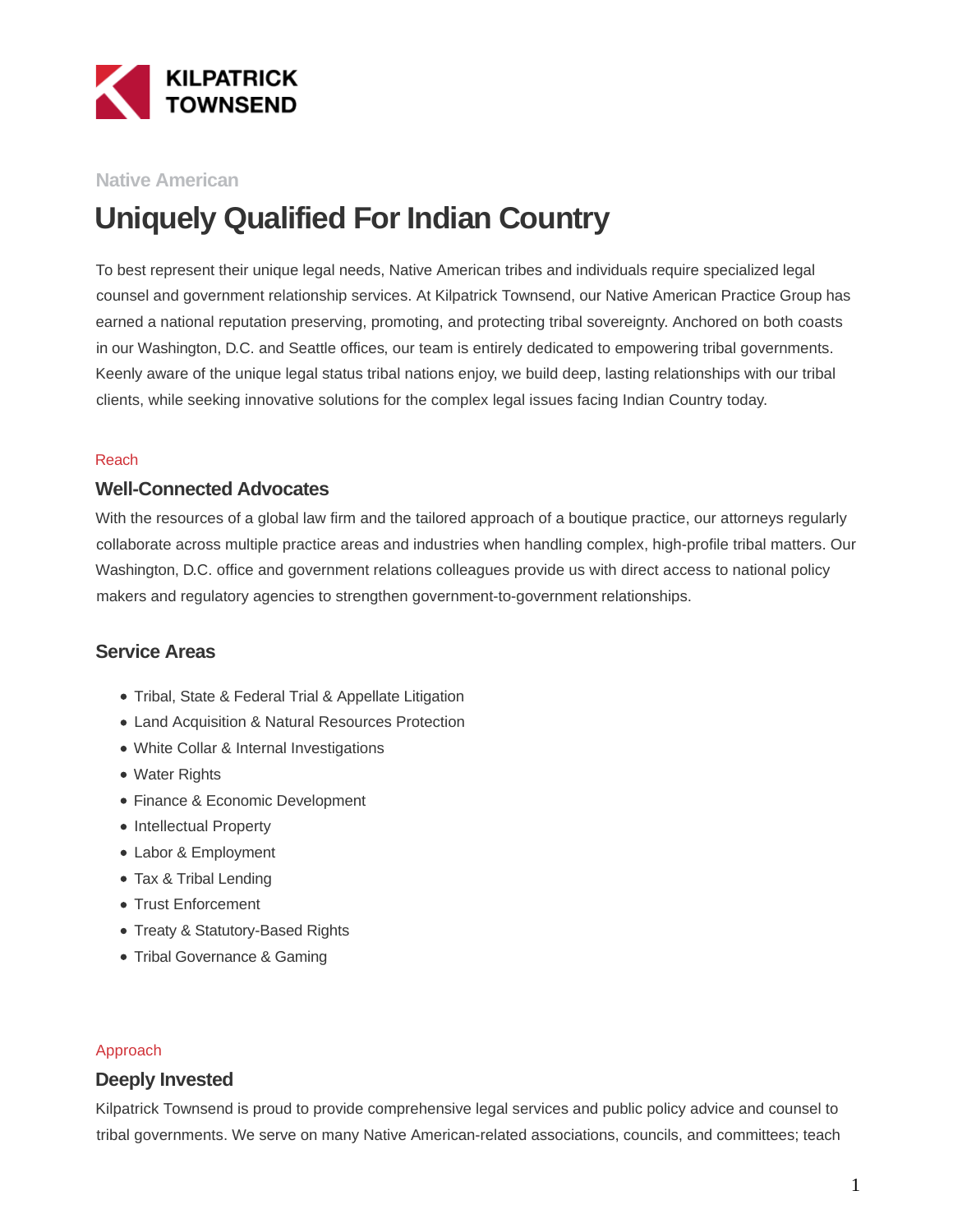

and speak nationally on tribal-related topics; and have won a number of prestigious awards — including consecutive tier-one ratings by Chambers USA and U.S. News - Best Lawyers® in Native American Law — for our dedication to the protection of tribal sovereignty. Our commitment to Indian Country means we never represent non-Indian interests against tribes.

## **Experience**

Obtained permanent injunction barring state and local taxes on Indian land held in trust by the federal government against a county tax official.

Protected federally reserved groundwater rights for a California tribe against two state water agencies, delivering a game-changing decision for Indian Country.

Secured a permanent injunction against a natural gas company for trespass and an order to remove a natural gas pipeline across Oklahoma Indian lands in a landmark decision for Indian Country.

Refinanced \$310 million comprehensive casino debt, subsequently converting \$105 million of the refinanced debt into tax-free debt using TED bonds to set new precedent in Indian Country and winning a NAFOA Deal of the Year Award.

Advanced treaty rights when representing Washington State tribe in ongoing treaty fishing rights litigation (U.S. v. Washington).

Successfully affirmed court rulings for Indian tribes in Indian Child Welfare Act litigation.

Successfully confirmed tribal government jurisdiction over Indian lands and waters and over non-Indian interests for tribes in Washington State and Arizona.

Strengthened tribal governments through successful representation of tribal leaders and key tribal employees in litigation threating tribal sovereign immunity and tribal governance decision making.

Represented tribes in litigation to preempt state and local taxation of Indian lands that will help build strong tribal economies.